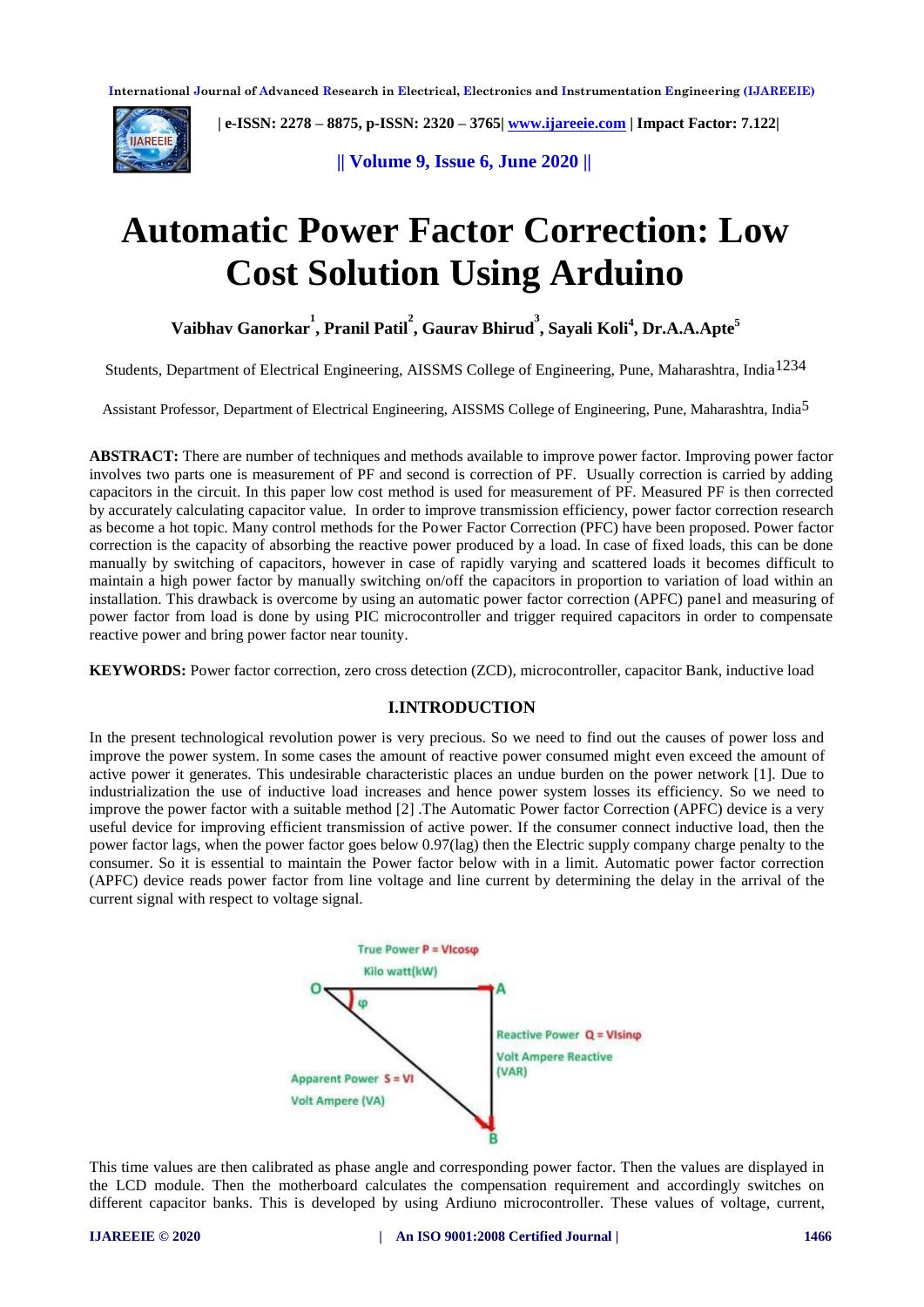

 **| e-ISSN: 2278 – 8875, p-ISSN: 2320 – 3765[| www.ijareeie.com](http://www.ijareeie.com/) | Impact Factor: 7.122|** 

**|| Volume 9, Issue 6, June 2020 ||** 

power factor send to PC by using serial interface cable (RS232). PC saves the record of the power factor values, voltage and current values. Automatic power factor correction techniques can be applied to the industries, power systems and also households to make them stable and due to that the system becomes stable and efficiency of the system as well as the apparatus increases. The use of microcontroller reduces the costs.

> $\overline{P}$  $\boldsymbol{R}$  $\overline{A}$

The power factor can attain values in the range from 0 to 1. Power factor tends to zero when all the power present is only reactive power and is commonly known as inductive load. Similarly, P F is one when there is only real power present, and it is known as resistive load. Correcting P F is nothing but adjusting the electrical circuit so that the power factor could be changed near to 1. Improving Power Factor near to 1 compensates the reactive power existing in the circuit and then most of the power existing will be real power. Consequently, this lessens the power lines losses. The application of Power factor correction can be associated with an electrical power source to enhance the efficiency of the system along with stabilizing the transmission network. Furthermore, in order to achieve the cost reductions, the improvements can be made through the electricity suppliers charging for single electrical customers. For the improvement of transmission efficiency, power factor correction research is now considered as a hot issue.

## **II.VARIOUS METHODS FOR IMPROVING POWER FACTOR**

#### **2.1 By using Capacitors:**

Improving PF means decreasing the phase difference of the voltage and the current. Inductive loads require some reactive power for them to work. The reactive power is provided by bank of capacitors that are connected parallel to load. It can be said that capacitors are a source of local reactive power, and hence lesser reactive power flows from the line. They decrease the phase difference in the voltage and current.

When capacitors are used Losses are low and also requires very less maintenance. Installation of capacitors is easy because of lighter weight and do not require foundation.

#### **2.2 By using Synchronous Condenser:**

Synchronous Condenser are 3 phase synchronous motor which do not have any load attached to its shaft. The synchronous motor has the feature of working under any power factor which can be leading, lagging or unity that depends on the excitation. In case of inductive type of load, a synchronous condenser is connected at load side and is then overexcited. They behave as a capacitor when they are over excited. When such machine is connected parallel to supply, it takes leading current which partly neutralizes lagging reactive component of the load thus power factor is improved. By using synchronous condenser high Control on power factor and also have higher thermal stability. The faults can be eliminated easily. Losses occur in the motor. It has high maintenance cost.

## **2.3 Phase Advancer:**

This is an A C exciter which is mainly used for improvement of power Factor of the induction motor. Phase advancers are used suitably when synchronous motor use is not admissible. Phase advancers are uneconomical for motors that are under 200HP.

#### **1. Steps for power factor correction**

Power Factor is computed as:

$$
POWER\;FACTOR = \frac{KW}{\sqrt{(KW)^2 + (KVAR)^2)}}
$$

If Power Factor Level is less than 0.90 then penalty shall be as per percentage given in MERC order.

• If Power Factor is more than 0.95 and RKVAH Lag consumption  $>=$  RKVAH Lead consumption, then incentive is as per percentage given in MERC order.

• If Power Factor is more than 0.95 and RKVAH Lag consumption < RKVAH Lead Consumption, then incentive is not applicable.

• If the RKVAH Lead reading is not available, then the old procedure of power factor consumption will be followed.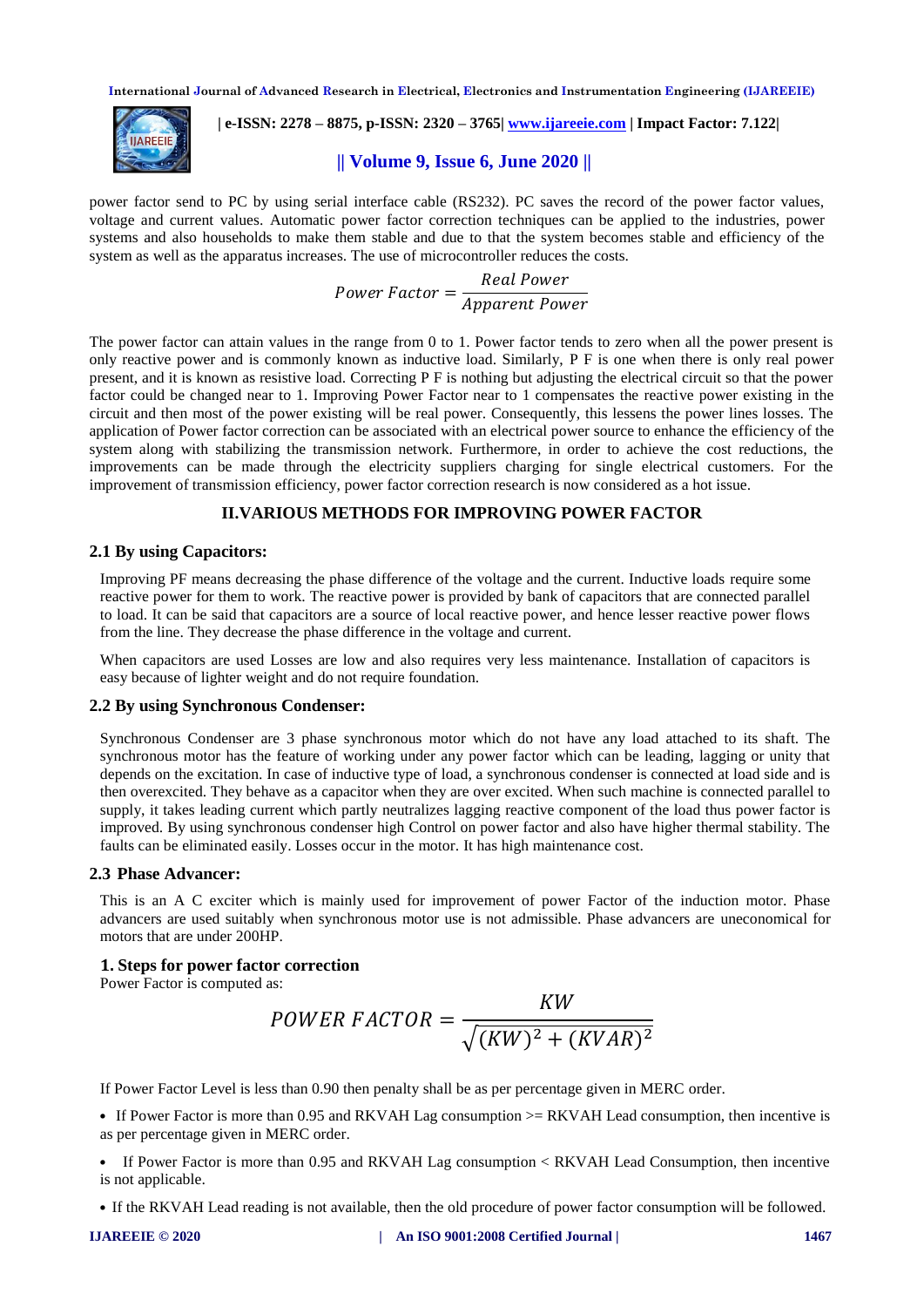

 **| e-ISSN: 2278 – 8875, p-ISSN: 2320 – 3765[| www.ijareeie.com](http://www.ijareeie.com/) | Impact Factor: 7.122|** 

**|| Volume 9, Issue 6, June 2020 ||** 

There is Change in percentage of Power Factor penalty and incentive as follows:

#### **Power Factor Incentive:**

| <b>Table -1: Power Factor incentives</b> |      |            |  |  |
|------------------------------------------|------|------------|--|--|
| Power                                    | Old  | <b>New</b> |  |  |
| Factor                                   | $\%$ | $\%$       |  |  |
| 0.95                                     |      |            |  |  |
| 0.96                                     |      | 0.5        |  |  |
| 0.97                                     | 2    |            |  |  |
| 0.98                                     | 3    | 1.5        |  |  |
| 0.99                                     |      | 2.5        |  |  |
|                                          |      | 3.5        |  |  |

| Table-2: Power Factor Penalty (For Lead as well as Lag): |  |  |  |
|----------------------------------------------------------|--|--|--|
|----------------------------------------------------------|--|--|--|

| Power  | Old  | New |
|--------|------|-----|
| Factor | $\%$ | %   |
| 0.90   |      |     |
| 0.89   |      |     |
| 0.88   |      | 1.5 |
| 0.87   |      |     |
| 0.86   |      | 2.5 |
| 0.85   |      |     |

# **III. FLOW CHART OF PROPOSED SYSTEM**



**Fig -2**: Block Diagram of Automatic Power Factor Correction unit

The complete automatic power factor correction unit consist of following parts:

## **1. Power supply**

Most of time embedded system circuit uses 12 volts. 5-volt DC is used as its operating voltage. It's necessary to change the 230 Volt A C supply to the essential D C supply. Firstly 12 volts ac supply is obtained by using stepdown transformer by reducing the 230 Volt supply to 12 volts. In this project the potential transformer (PT) outputs can be used in its place rather than going for another different step-down transformer. By rectification process, the 12 Volts A C is converted in to a 12 Volts pulsating DC voltage. The pulsating D C is then sent to a capacitive filter for smoothening and a standard 12 Volt DC is obtained as a output.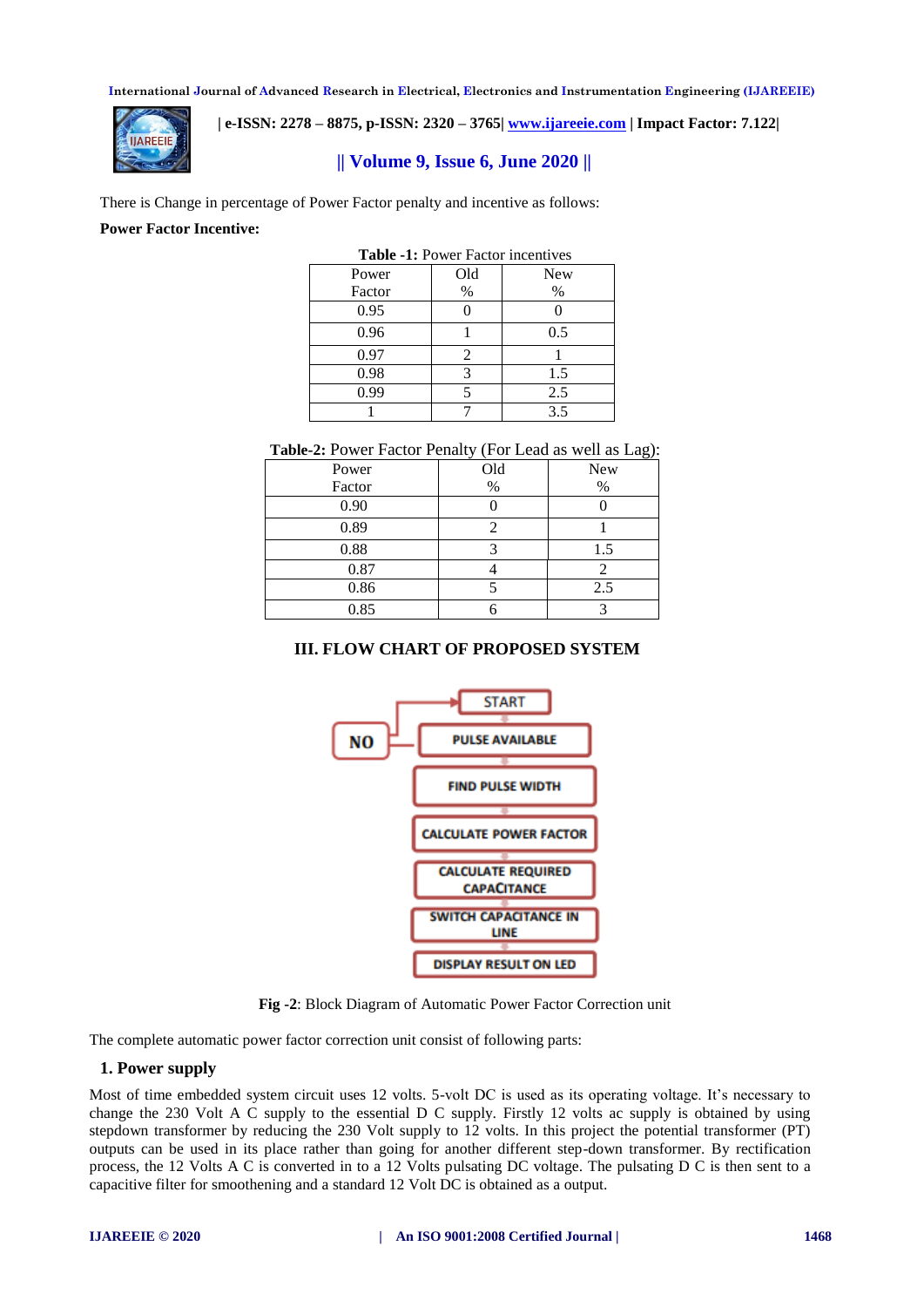

 **| e-ISSN: 2278 – 8875, p-ISSN: 2320 – 3765[| www.ijareeie.com](http://www.ijareeie.com/) | Impact Factor: 7.122|** 

**|| Volume 9, Issue 6, June 2020 ||** 

# **2. Potential transformer**

It is used to step down or step up the ac voltage levels. Here we use the potential transformer to measure the voltage level of the ac line. These type potential and current transformers are working with the concept of mutual inductance. The current and voltage signal are acquired from the main AC line by using Current Transformer and Potential Transformer. These acquired signals are then pass on the zero crossing detectors.

# **3. Current transformer**

A transformer transfers electrical energy from one circuit to another by the transformer's coils. A varying current is produced in primary winding. It creates a varying magnetic flux in the secondary winding. This varying magnetic field induces a varying emf or voltage in the secondary winding. The varying emf is called mutual induction.Input signal is connected to the step down current transformer .A step down current transformer is used to convert high current in to low current for the use of different electrical circuits The amount of current which is step down depends on the number of turns in primary coil and number of turns in secondary coil and also on the step down ratio.

## **4. Capacitor bank**

Shunt capacitor banks basically is utilized for the improvement of the P F in electrical network. Capacitor banks are also used for the improvement of the voltage stability and decrease network losses. Shunt capacitor banks are not expensive. Shunt capacitors installation can be done easily anywhere on the network. Depending on the necessity of reactive power, capacitor bank which consist of shunt capacitors are made ON or OFF. With the usage of relays the switching can be done by manual way or automatically.

# **5. Interfacing of Arduino**

The Arduino is an microcontroller with simplest form of programming language and easily available sets of programming and header files available on internet. I has a micro controller IC and several input and output terminals available which are easy to make connections to externel connection . it can be connected to a system with a USB cable and can be programmed easily through a common platform given by the Arduino. The 5v power adapter is provided to connect to a main supply after he programming is done.

Discuss the function used in the programming to determine the power factor.

void getpf()

{ \duration = pulseIn(pin, HIGH);

duration1=(duration/1000);

 $si=(duration1/20);$ 

 $phi=(si*360);$ 

power\_factor=cos(phi/57.2); }

Hence the power factor can be calculated by using this function in Arduino programming.

#### **Switching Operation**

Once the power factor is calculated then using the value of the power factor we can able to switch upon the various capacitors to compensate the reactive power generated. The function used for the switching operation of capacitor banks are

```
if(power factor < 0.98)
{
digitalWrite(cap1,
HIGH);getsf();
Serial.print("\tThe corrected Power factor is:\t\t\t");
Serial.println(power factor);
If (power factor<0.98)
```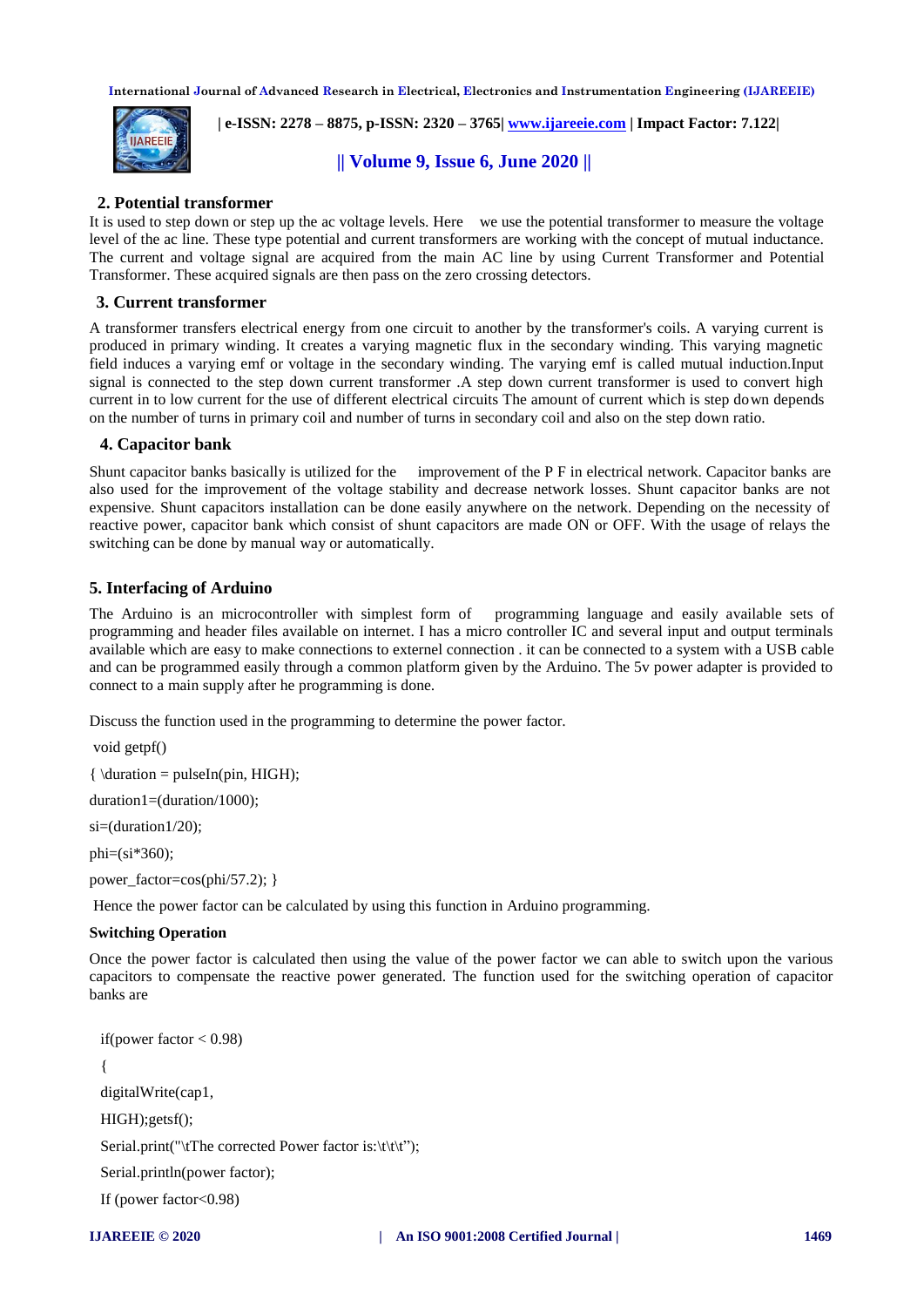**| e-ISSN: 2278 – 8875, p-ISSN: 2320 – 3765[| www.ijareeie.com](http://www.ijareeie.com/) | Impact Factor: 7.122| IIARFFIF || Volume 9, Issue 6, June 2020 ||** 

{

digitalWrite digitalWrite(cap2, HIGH);

getpf();

Serial.print("\tThe corrected Power factor is:\t\t\t"); Serial.println(power\_factor);

if(power\_factor  $<$  0.98)

{

digitalWrite(cap3, HIGH);

getpf();

Serial.print("\tThe corrected Power factor is:\t\t\t"); Serial.println(power\_factor);

Hence the power factor is set at 0.98 values and till it reaches he 0.98 the capacitor bank connected will keep on increasing according to the load and vice versa.



#### **6.Relay Unit**

Relay unit contains a relay driver and some relays. The relay unit controls the high-power circuit from a low power circuit because microcontroller's output cannot control direct switching of capacitors. Relay is defined as an electrically operated switch. When there is a need to control in a circuit by a low power signal in such cases relays are used. Current that passes from coil of relay generates a magnetic field that gets attracted towards lever and then the switch contacts are changed. Connections of relay's switch are Common, Normally Open (NO), normally closed (NC).Relay coil is not operated by the current provided by the output of microcontroller as current is insufficient. Relay driver ULN2003 is used for the operation of the relay. ULN2003 is a mono-lithic higher voltage and higher current Darlington transistor array.



# **7. Display Unit**

An embedded system communicates directly to a human being by use of input and output devices. It should be noticed that in an embedded system, the interaction is instigated by the microcontrollers. The system uses input and output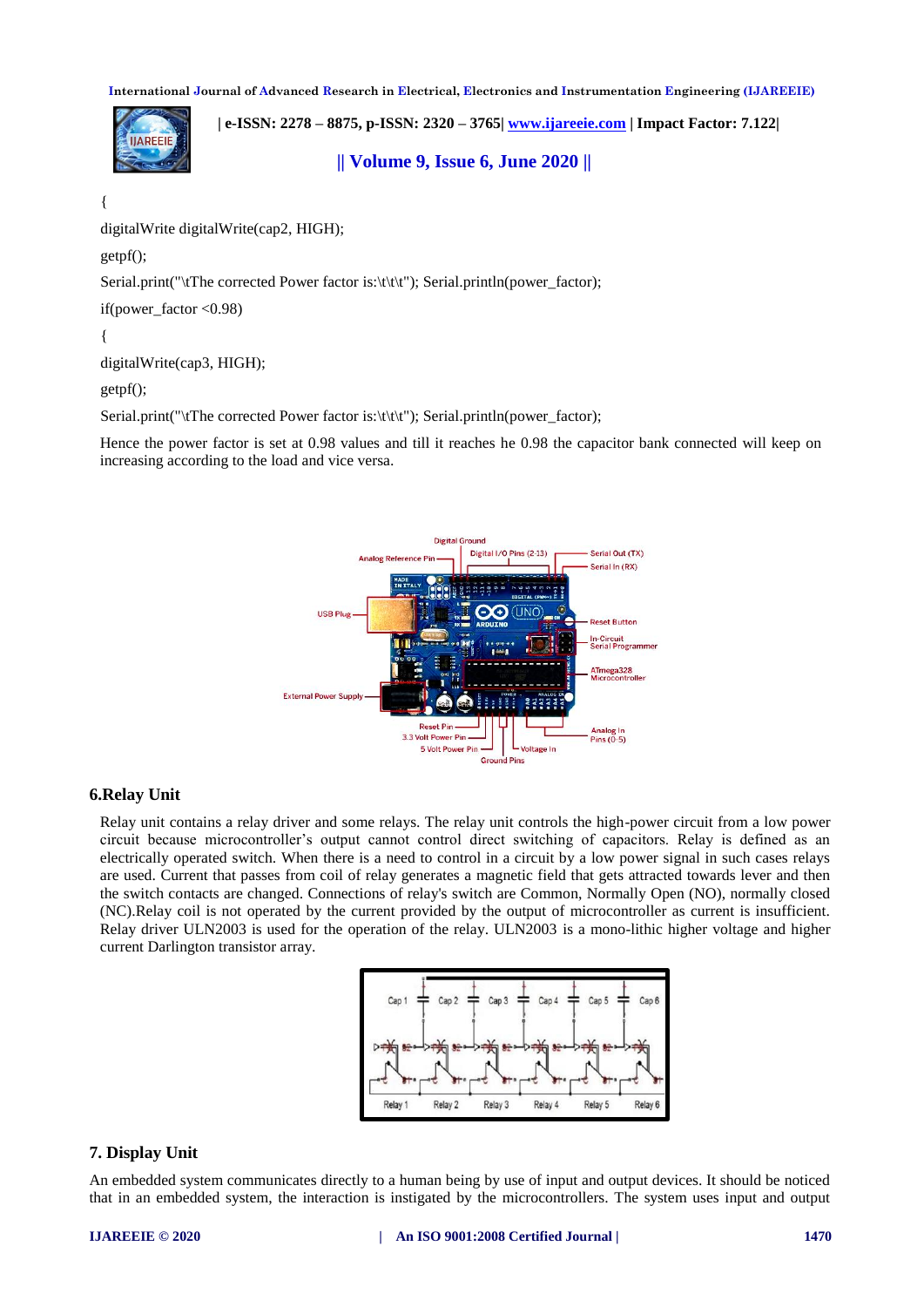

 **| e-ISSN: 2278 – 8875, p-ISSN: 2320 – 3765[| www.ijareeie.com](http://www.ijareeie.com/) | Impact Factor: 7.122|** 

**|| Volume 9, Issue 6, June 2020 ||** 

devices those generate direct communications with human being. LCD display can be considered as the most common devices that is connected to the microcontroller. Specifying the types of LCD displays, 16x2 and 20x4 are the most common ones connected to the microcontrollers. These digits

Indicate the numbers of the characters and the numbers of lines. For example, a 16x2 LCD display contains 16 characters and 2 lines made available to use. Similarly, 20x4 LCD display indicates 20 characters and 4 lines made accessible for use. In this project a 16x2 LCD display, is considered.

#### **8. Hardware Implementation**

The P C B was made-up as per the diagram and then all the components were soldered. The Potential transformer, Current Transformer, capacitor bank was soldered properly at their respective places. microcontroller was programmed by using a burner. The C T is connected in series with load and capacitor bank. Ardiuno determines both magnitudes and phase difference of AC voltage and current . Based on the measured values using formula P F of load is calculated. The liquid crystal display is used to display the improved P.F.



 **Fig -3**: Hardware of Automatic Power Factor Control

Figure 3 shows the whole hardware of Automatic Power Factor Control Unit used for improving power factor. One of the results is discussed below. Figure 3, when inductive load was applied i.e. Choke is used in this case the measured P.F was found to be 0.85 Lagging (refer the figure 4) and In Figure 5, the P F is increased to 0.99 by adding capacitor in parallel. The result shows the working and idea of Automatic Power Factor Correct ion by using capacitors.



**Fig 4** Measured power factor



 **Fig 5.** Showing corrected power factor on LCD